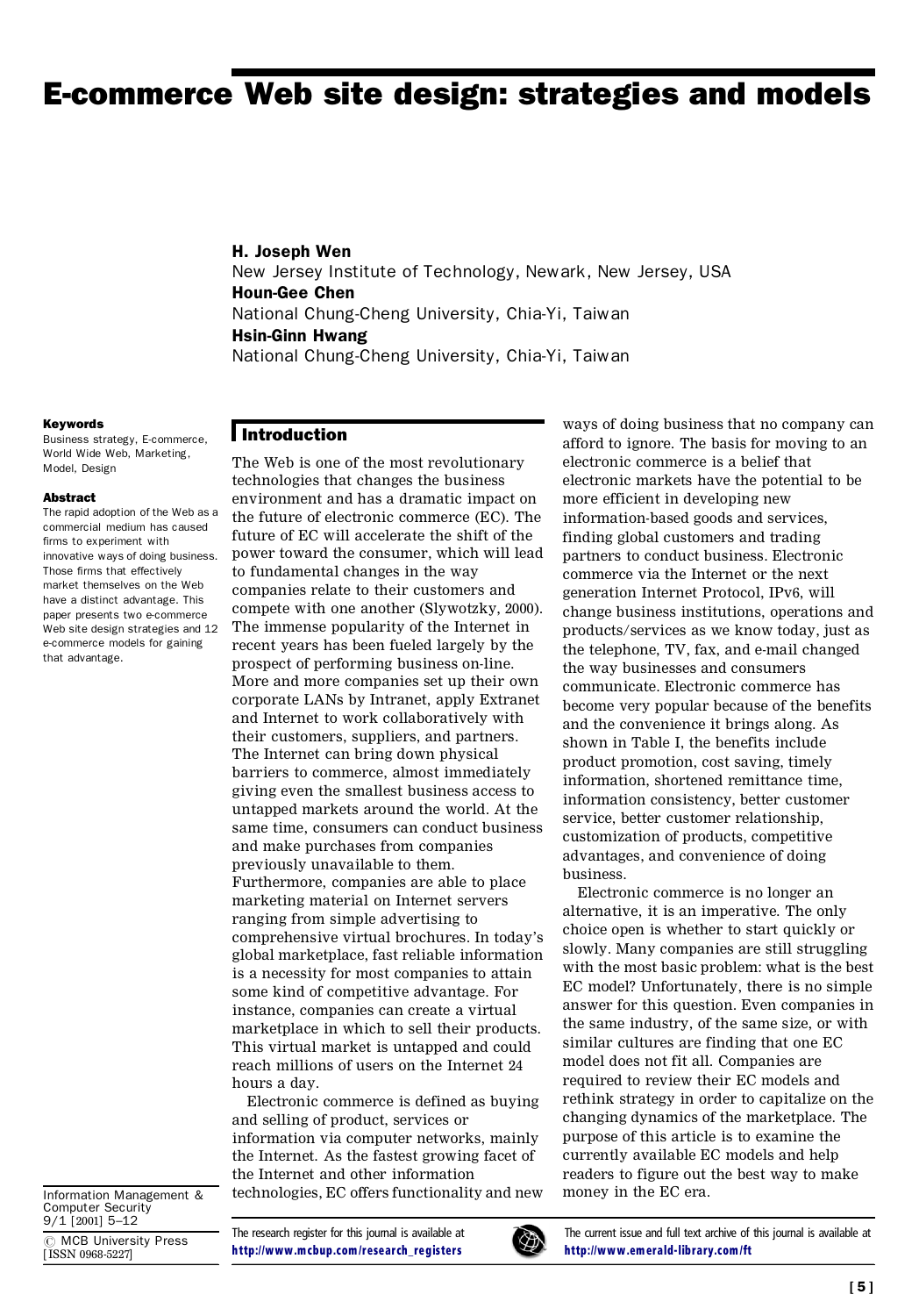| H. Joseph Wen,<br>Houn-Gee Chen and<br>Hsin-Ginn Hwang<br>E-commerce Web site design:<br>strategies and models | Table I<br>The benefits of electronic commerce |                                                                                                                                                                                                                                                                                                                                                             |  |
|----------------------------------------------------------------------------------------------------------------|------------------------------------------------|-------------------------------------------------------------------------------------------------------------------------------------------------------------------------------------------------------------------------------------------------------------------------------------------------------------------------------------------------------------|--|
|                                                                                                                | <b>Benefit</b>                                 | <b>Description</b>                                                                                                                                                                                                                                                                                                                                          |  |
| Information Management &<br><b>Computer Security</b><br>9/1 [2001] 5-12                                        | <b>Product promotion</b>                       | Through a direct, information-rich and interactive contact with customers, EC<br>enhances the promotion of products. Electronic medium also allows interactivity and<br>customization for advertising content, based on the customer profile or input. EC<br>thus offers an opportunity for new promotion strategies, enhancing the branding of<br>products |  |
|                                                                                                                | Cost saving                                    | By using a public shared infrastructure such as the Internet and digitally<br>transmitting and reusing information, EC systems lower the cost of delivering<br>information to customers, including personnel, phone, postage, and printing costs                                                                                                            |  |
|                                                                                                                | <b>Timely information</b>                      | Due to their instantaneous nature, EC systems allow a reduction of the cycle time<br>required to produce and deliver information and services.                                                                                                                                                                                                              |  |
|                                                                                                                |                                                | <b>Shortened remittance time</b> With electronic funds transfer (EFT), customers send their remittances electronically<br>to the company's bank. This arrangement eliminates the time delay associated with<br>the remittance in the mail system                                                                                                            |  |
|                                                                                                                | Information consistency                        | EC ensures the consistency and accuracy of information through sharing of<br>information and use of electronic forms for doing business                                                                                                                                                                                                                     |  |
|                                                                                                                | <b>Better customer service</b>                 | The ability to provide on-line answers to problems through resolution guides,<br>archives of commonly encountered problems and electronic mail interaction 24<br>hours a day, 365 days a year, builds customer confidence and retention                                                                                                                     |  |
|                                                                                                                | <b>Better customer</b><br>relationship         | EC enables the learning about customers due to its ability to record every event in<br>which a customer asks for information about a product, buys one, requests customer<br>service, etc. Through these interactions, the needs of the customer are identified<br>and will feed future marketing efforts                                                   |  |
|                                                                                                                | <b>Customization of products</b>               | The information-based nature of the EC processes allows for new products to be<br>created or existing products to be customized based on customers' exact needs.                                                                                                                                                                                            |  |
|                                                                                                                | Competitive advantages                         | EC enables a company to achieve competitive advantages of: cost saving based on<br>reduced advertising/promotion costs; product differentiation by customizing<br>products and timely response to market; customer focus through better customer<br>relationships and better customer services                                                              |  |
|                                                                                                                | <b>Convenience of doing</b><br>business        | There is no limit on time and location to conduct a business with related parties.<br>The information delivered to manufacturers, suppliers and warehouses is almost real<br>time                                                                                                                                                                           |  |

# **Background**

Hoffman *et al*. (1995) proposed a structural framework for examining the explosion in commercial activity on the Web. The study leads to a new classification of current commercial Web site designs as:

- . online storefront;
- . Internet presence;
- . content;
- . mall;
- . incentive site; and
- . search agent.

The authors examined the Web site designs in the context of integrated marketing and facilitated greater understanding of the Web as a commercial medium. This study, as well as those by Ju-Pak (1999) and Griffith and Krampf (1998) essentially perform Web site content analysis from an Internet marketing point of view.

Kalakota and Whinston (1996) classified advertising, sales, and customer service as the main consumer-oriented electronic commerce activities. In addition, Cappel and Myerscough (1996) identified five different ways that a "for-profit" company may use the Web for:

- 1 market awareness;
- 2 customer support;
- 3 sales;
- 4 advertising; and
- 5 electronic information services.

Liu *et al*. (1997) examined Web sites of US *Fortune* 500 companies to provide a status report of Web usage by these companies. They concluded that about 93 per cent of the *Fortune* 500 companies display their products and services on their Web sites, and about 26 per cent of them provide for some type of online business with their customers through their Web sites. A study of 250 US *Fortune* 500 Web sites, conducted by Palmer and Griffith (1998), illustrate the powerful impact that the Web has made on marketing practices. The authors argued that Web-based marketing activities and its site design are driven by the interaction among the firm's market offering, marketing activities and technical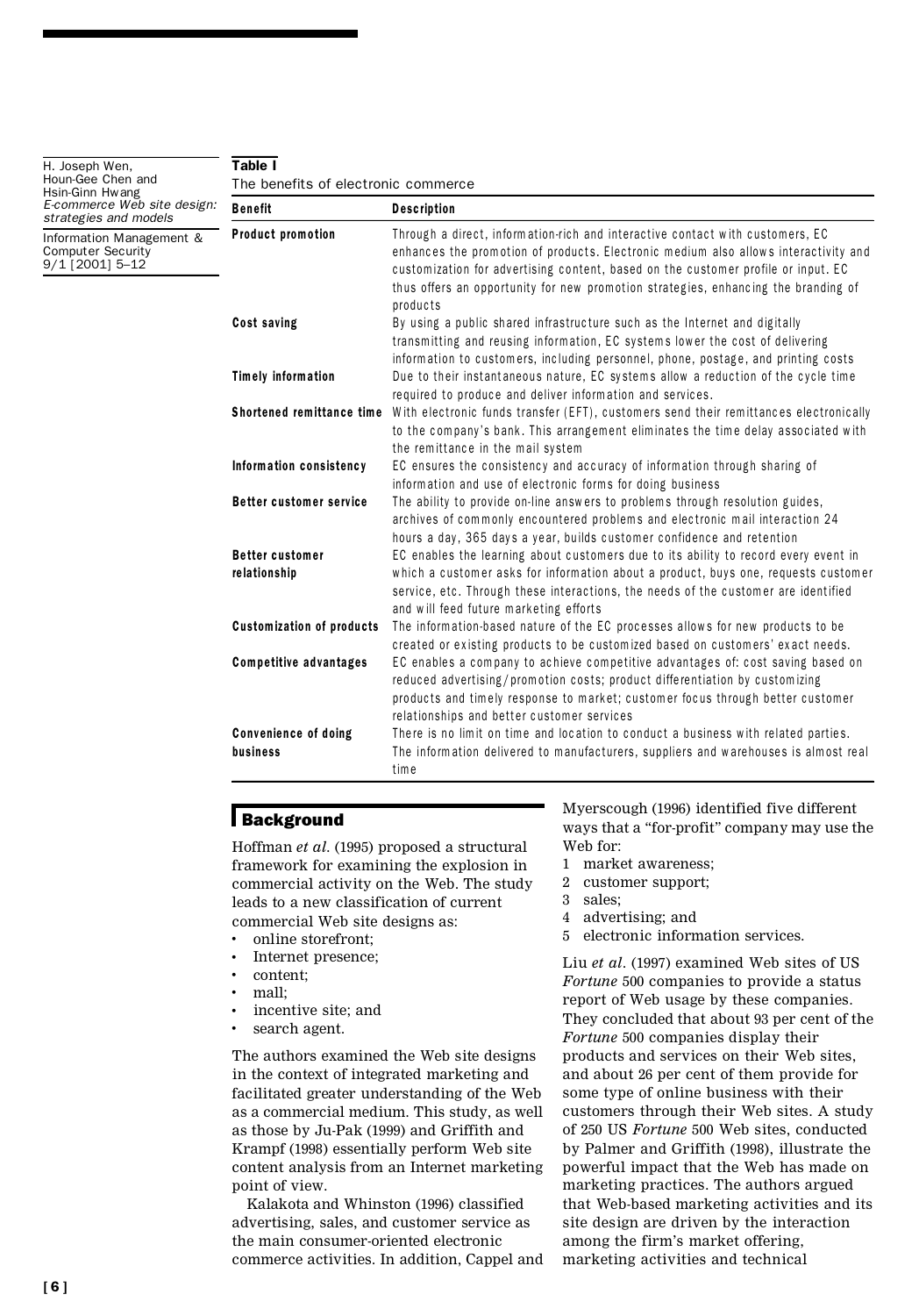Information Management & Computer Security  $9/1$  [2001] 5-12

characteristics. The marketing activities used in the study to examine corporate Web sites are:

- . promotional activities;
- . sales;
- . service; and
- . support.

From the seller's perspective, Angehrn (1997) proposed the ICDT model for analyzing and classifying EC strategies. The model describes four virtual business spaces, namely:

- 1 virtual information space;
- 2 virtual communication space;
- 3 virtual distribution space; and
- 4 virtual transaction space.

Based on the model, the authors suggest four EC strategies that are further refined by the level of sophistication and customization of the Web site design.

Watson *et al*. (1998) coined the concept of "attractors." An attractor is a Web site with the potential to attract and interact with a relatively large number of visitors in a target stakeholder group. Authors visited many Web sites and use metaphors to label and group sites into eight potential attactors:

- 1 the entertainment park;
- 2 the archive;
- 3 exclusive sponsorship;
- 4 the town hall;
- 5 the club;
- 6 the gift shop;
- 7 the freeway intersection; and
- 8 the customer service center.

They argued that the strategic use of hard-toimitate attractors is a key factor in on-line marketing and creating an attractor will become a key component of the strategy of some companies.

The EC models for commercial Web site design to be examined in this article are similar to some of the models in the previous studies. However, we introduce a wider range of available models, extracted from the current commercial Web sites, than any previous studies. In addition, all models are discussed based on two different Web site design strategies, informational/ communicational strategy and on-line/ transactional strategy.

# **Web site design strategy**

Web design has evolved from static hypertext publishing in the early days to dynamic multimedia, Web database application servers. More importantly, new business models that bring savings, revenues, and

customer relationships are being incorporated into commercial Web site design. There are two generic Web site design strategies:

- 1 informational/communicational strategy; and
- 2 on-line/transactional strategy, summarised in Table II.

### Informational/communicational strategy

In the informational/communicational strategy, the Web is used to support but not to replace a company's main business activities. Companies do not limit themselves to just marketing on the Web. As a matter of fact, they look at other traditional media of advertising and marketing study in order to meet their business goals and marketing objectives. Looking at Web marketing as another tool in the company's marketing arsenal (Clark, 1997), the informational/communicational design is the most common use of Web marketing today. Liu *et al*. (1997) report that 93 per cent of *Fortune* 500 companies have publicly accessible sites, but fewer than 26 per cent of those sites support transactions. On the other hand, there is no doubt that informational/ communicational design on the Web can also produce significant sales in other areas of business. For example, Insight Direct, a discount computer cataloger selling mostly to business, generates only 10 per cent of its sales from its on-line catalog, but more than 75 per cent of its new customers come from the site.

#### On-line/transactional strategy

The on-line/transactional strategy invariably provides an electronic catalog of products for sale. Visitors can browse through the catalog and order products online. Although the informational/ communicational design often provides an electronic catalog as well as ordering information (e.g. by phone, fax, or e-mail), it does not support on-line transaction. Without on-line ordering Web database capability, it hardly exploits the potential of the Web as an interactive medium.

The on-line/transactional strategy is what most proponents of marketing on the Web expect. Griffith and Krampf (1998) indicated that the ability to enhance a company's overall sales was a significant decision factor to establish a Web site. Although there are still some hidden obstacles (e.g. transaction security), it seems that most companies are likely to benefit directly from marketing on the Web, especially for small and mediumsized enterprises. In fact, there have been a lot of successful on-line/transactional designs, such as Amazon.com and Virtual Vineyards. The number of successful enterprises is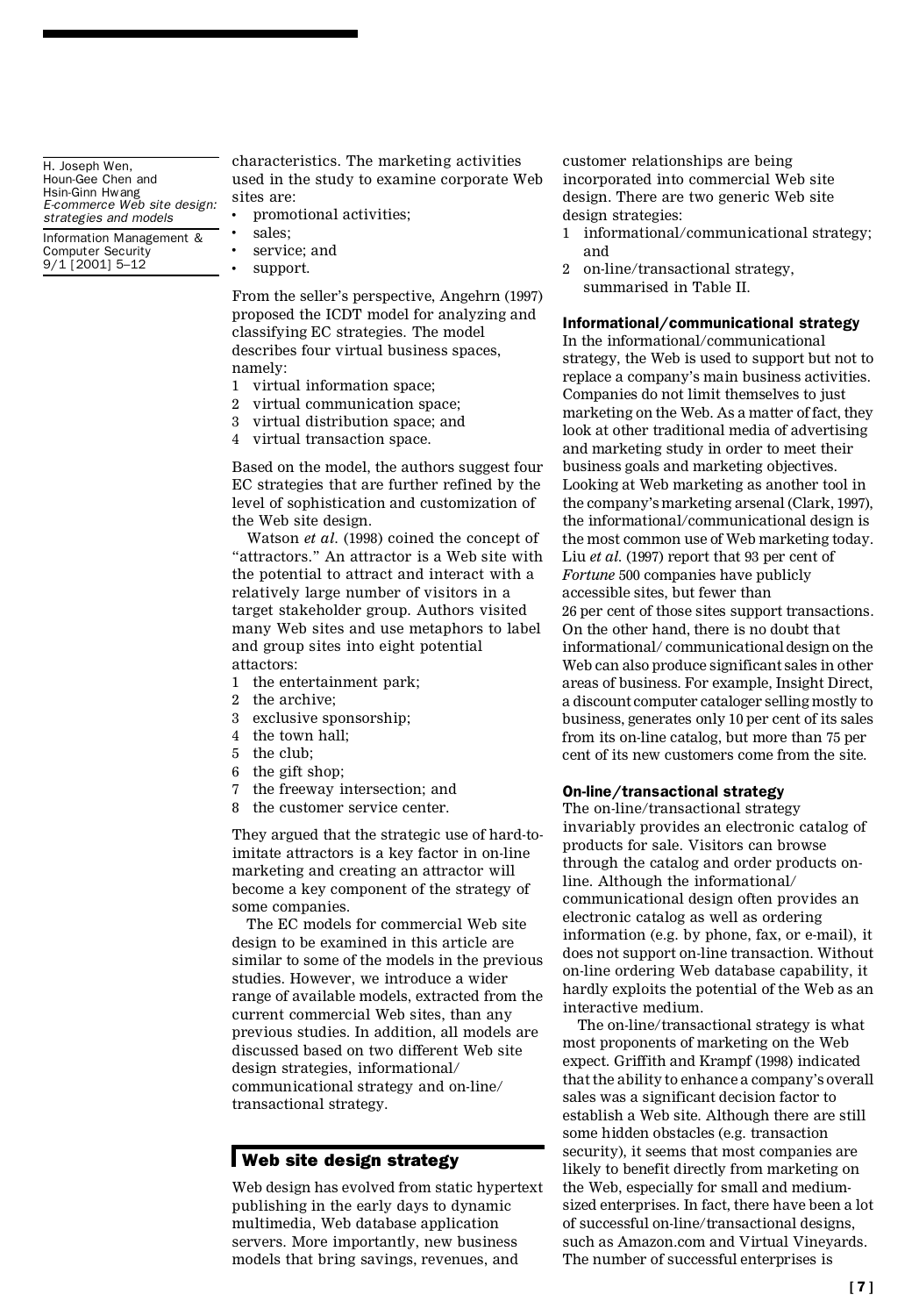Information Management & Computer Security  $9/1$  [2001] 5-12

growing. There are reasons to believe that the Web will become a significant money-making vehicle for electronic commerce. International Data Corp. forecasts that Internet purchase volume will jump from \$12.4 billion in 1997 to \$425.7 billion by 2002. The US share is projected to be \$268.8 billion, the European Union \$55.5 billion, Japan \$21.4 billion, and Asia \$15.6 billion.

In the following section, available Web design models are grouped and discussed based on the two design strategies. However, the models in each strategy group are not mutually exclusive. For instance, a company may build brand awareness on the Web (the informational/communicational design strategy) and may do on-line retailing (the on-line/transactional design strategy) at the same time.

# **E-commerce Web site design models**

There is no doubt that many Web design models exist on the Internet and new models are increasing expeditiously. EC is not just about doing business over the Internet, it is about changing the way companies do business. It is about creating new business models while transforming traditional ones.

After visiting many Web sites, a total of 12 Web site design models for EC were found, shown in Figure 1. The first four models that related to the informational/communicational design are:

- 1 brand awareness and image building model;
- 2 cost saving model;
- 3 promotion model; and
- 4 info-mediary model.

# Brand awareness and image building model

Web sites that apply this model provide detailed, rational information about the firm and its offerings. They may also serve as a signal to current and prospective customers and competitors that the firm is on the cutting edge. The model reaches motivated customers with an information/image-rich communications message. Because the entry barriers are so low, smaller firms can set up this kind of site as well or in some cases even better than larger firms. Examples of the brand awareness and image building model include:

. Ford (www.ford.com) not only lists all the models of its seven famous automotive brands, but also posts its environmental policy, cleaner manufacturing, community involvement, and corporate citizenship report.

| Web site design                             | Definition/characteristic                                                                                                                                                            | Promotion measures/ways                                                                                                                                                                                                                                                                                                                                                                                                                                                                                                                                    | <b>Merits</b>                                                                                                                                                                                                                                                                                                                                                                                |
|---------------------------------------------|--------------------------------------------------------------------------------------------------------------------------------------------------------------------------------------|------------------------------------------------------------------------------------------------------------------------------------------------------------------------------------------------------------------------------------------------------------------------------------------------------------------------------------------------------------------------------------------------------------------------------------------------------------------------------------------------------------------------------------------------------------|----------------------------------------------------------------------------------------------------------------------------------------------------------------------------------------------------------------------------------------------------------------------------------------------------------------------------------------------------------------------------------------------|
| Informational/<br>communicational<br>design | This approach is for companies to<br>use the Web as a supplement to<br>traditional marketing, delivering<br>additional benefits to customers and<br>building relationships with them | 1. Putting companies' catalog on-line<br>2. Building broad awareness and image<br>3. Using the Web as a cost-effective way to<br>augment their core products with related<br>information and service function<br>4. Obtaining cost savings from automating<br>routine customer services                                                                                                                                                                                                                                                                    | 1. Providing large quantities of<br>information to customers<br>2. Giving a company an instant global<br>presence and attracting people to<br>one's ad, some of them are not the<br>company's target market, but<br>potentially will be<br>3. Opening a new communication<br>channel allowing a company to<br>develop further relationships with<br>customers<br>4. All at a reasonable cost |
| On-line/transactional<br>design             | This approach is for companies to<br>use the Web to construct "virtual<br>business" – independent, profitable<br>ventures that exist only on the<br>Internet                         | 1. Creating a retail presence larger than<br>any physical store could<br>2. Creating a virtual business providing<br>extra information in a form competitors<br>cannot imitate<br>3. Creating a virtual business that takes a<br>specialty product or collectible and sells<br>it worldwide<br>4. Creating a virtual business that uses the<br>Internet to produce superior economic<br>benefits to customers that competitors<br>can not imitate<br>5. Creating a virtual business providing<br>convenience to customers that<br>competitors cannot match | 1. Providing a larger or more specialized<br>selection of products than<br>competitors can offer<br>2. Providing higher quality and higher<br>quantity information, more economic<br>benefits, and more convenience than<br>competitors can offer<br>3. Providing a sense of community for<br>customers                                                                                      |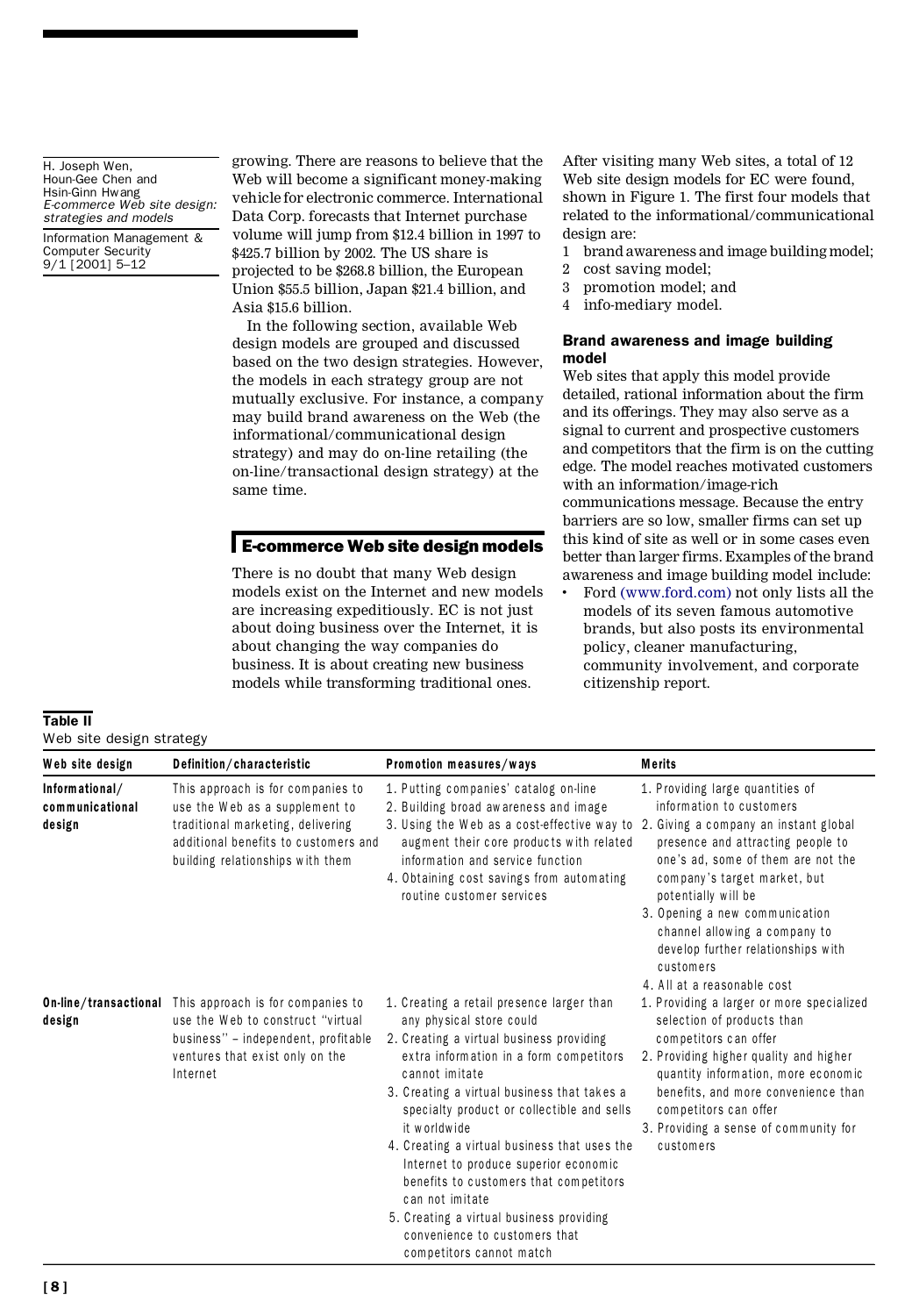Information Management & Computer Security  $9/1$  [2001] 5-12

. Reebok (www.reebok.com) lets visitors read about sports and fitness, hear from Reebok-sponsored athletes, and learn about Reebok's human-rights activities, among other things.

## Cost saving model

Saving from commercial activity on the Web includes cost-effective savings and productivity savings. By directly meeting information needs, a Web site can be highly cost-effective. Many companies now use their Web site to support the ownership phase of the customer service life cycle. Productivity savings arise from reduction in order and processing costs and more efficient inventory management. Cost savings result through reduced brochure printing and distribution costs and reductions in order-taking as customers use fill-out forms to prepare their own orders. As control is effectively transferred to the customer, customer satisfaction might actually be increased. Examples of the cost saving model include:

- . Microsoft (www.microsoft.com) provides voluminous support material, live audio broadcasts of Microsoft conferences, product user groups, and free download of the patch and supplemental programs.
- . FedEx (www.fedex.com) has a Web-based parcel tracking service. The Web site saves at least 100,000 shipment tracking requests a day. The savings from reducing the number of employees in answering standard customer inquiries are tremendous.

#### Figure 1

Emerging models of e-commerce Web site design



#### Promotion model

The promotion model represents a unique form of advertising that attracts a potential customer to a site. The objective is to attract the user to the commercial site behind it. In many cases, Web sites provide free gifts to get users' attention. The gifts typically include digitized material such as software, photographs, music, and consumer reports. Examples of the promotion model include:

- . Auto-By-Tel (www.autobytel.com) offers a comprehensive consumer report for all major manufacturers. It attracts consumers to visit the site to read the report and compare the price. The Web site produces significant sales for local car dealers.
- . Kodak (www.kodak.com) provides technical help and tutorials for its digital cameras and offers a library of colorful, high-quality digital images that are downloadable.

#### Info-mediary model

An info-mediary may offer users free Internet access or free hardware in exchange for detailed information about their surfing and purchasing habits. This is more likely to succeed than the pure promotion model. Data about consumers and their buying habits are extremely valuable. Especially when that information is carefully analyzed and used to target marketing campaigns. Some firms are able to function as info-mediaries by collecting and selling information to other businesses. The model can also work in the other direction: providing consumers with useful information about the Web sites in a market segment that compete for their dollar. Examples of the info-mediary model include:

. Audio Review (www.AudioReview.com) is a site that allows users to exchange information with each other about the quality of products and services  $-$  or the sellers with whom they have had a good/ bad purchase experience. Other sites take the concept a step further by integrating an intelligent agent into a Web browser. Such agents monitor a user's habits, thereby increasing the relevance of its recommendations to the user's needs and the value of the data to the collector. . New York Times (www.NYTimes.com), a content-based site, is free to view but requires users simply to register (other information may or may not be collected). Registration allows inter-session tracking of users' site usage patterns and thereby generates data of greater potential value in targeted advertising campaigns. This is the most basic form of info-mediary model.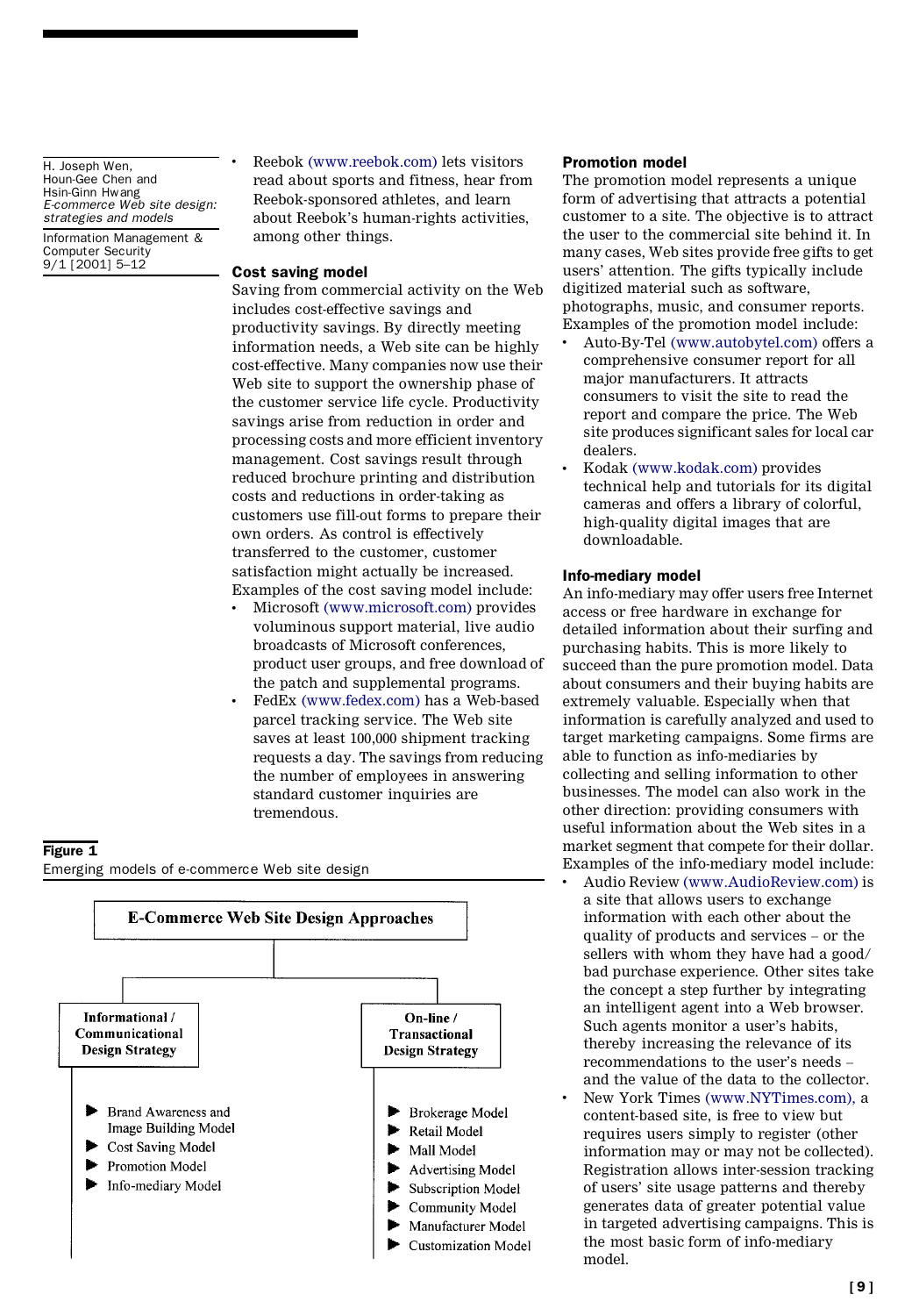Information Management & Computer Security  $9/1$  [2001] 5-12

The following eight models that are based on the on-line/transactional design strategy include:

- 1 brokerage model;
- 2 retail model;
- 3 mall model;
- 4 advertising model;
- 5 subscription model;
- 6 community model; 7 manufacturer model; and
- 8 customization model.

These are popular models that provide on-line transaction services for companies to make profits on the Web.

# Brokerage model

Brokers are match-makers. They bring buyers and sellers together and facilitate transactions. Those can be business-tobusiness (B2B), business-to-consumer (B2C), or consumer-to-consumer (C2C) markets. A broker makes its money by charging a fee for each transaction it enables. Examples of the brokerage model include:

- . eTrade (www.eTrade.com) is an on-line financial brokerage, where customers place buy and sell orders for transacting financial instruments. Also, travel agents fit into this category. In this model, the broker charges the buyer and/or seller a transaction fee. Some models work on volume and low overhead to deliver the best-negotiated prices.
- . World Chemical Exchange (www.ChemConnect.com) is an increasingly common model in B2B markets. In this model, the broker typically charges the seller a transaction fee based on the value of the sale. The pricing mechanism can be a simple offer/buy, offer/negotiated buy, or an auction offer/bid approach.

# Retail model

E-tailers are an Internet version of classic wholesalers and retailers of goods and services. Sales may be made based on list prices or through auction. In some cases, the goods and services may be unique to the Web and not have a traditional "brick-and-mortar" storefront. Examples of the retail model include:

- . eToys (eToys.com) is a toy business that operates only over the Web. The method of selling may be list price or auction.
- . Lands' End (www.Landsend.com), a traditional catalog company, has now migrated from mail order to a Web-based order business. There is the potential for channel conflict. Catalog marketing can prove to be an asset if cleverly integrated into Web operations.

# Mall model

An e-mall hosts many on-line merchants. The mall typically charges setup, monthly listing, and/or per transaction fees. The virtual mall model may be most effectively realized when combined with a generalized portal. Also, more sophisticated malls will provide automated transaction services and relationship marketing opportunities. Examples of the mall model include:

- Yahoo! Shopping (Shopping.Yahoo.com) is a cyber shopping mall. It allows customers to visit just one site for all their shopping needs. Since it is an attractive and wellpromoted site, it attracts many more visitors than any individual store could.
- . zShops (zShops.com) is a virtual mall, but one that will process the transaction, track orders, and provide billing and collection services. It brings buyers and on-line merchants to the mall and provides transaction services such as financial settlement and quality assurance. zShops protects consumers by assuring satisfaction with merchants.

# Advertising model

The Web-advertising model is an extension of the traditional media-broadcasting model. The broadcaster, in this case, a Web site, provides content (usually, but not necessarily, for free) and services (like email, chat, or forums) mixed with advertising messages in the form of banner ads. The banner ads may be the major or sole source of revenue for the broadcaster. The broadcaster may be a content creator or a distributor of content created elsewhere. The advertising model only works when the volume of viewer traffic is large or highly specialized. Examples of the advertising model include:

Yahoo! (Yahoo.com) is a high-volume

- traffic typically tens of millions of visits per month ± driven by generic or diversified content or services. The high volume makes advertising profitable and permits further diversification of site services. Competition for volume has led to the packaging of free content and services, such as e-mail, stock portfolio, message boards, chat, news, and local information.
- . Free Merchant (FreeMerchant.com) gives users free Web services, site hosting, and Internet access. Freebies create a high volume site for advertising opportunities.

# Subscription model

Users pay for access to the site. High valueadded content is essential. Generic news content, viable on the newsstand, has proven less successful as a subscription model on the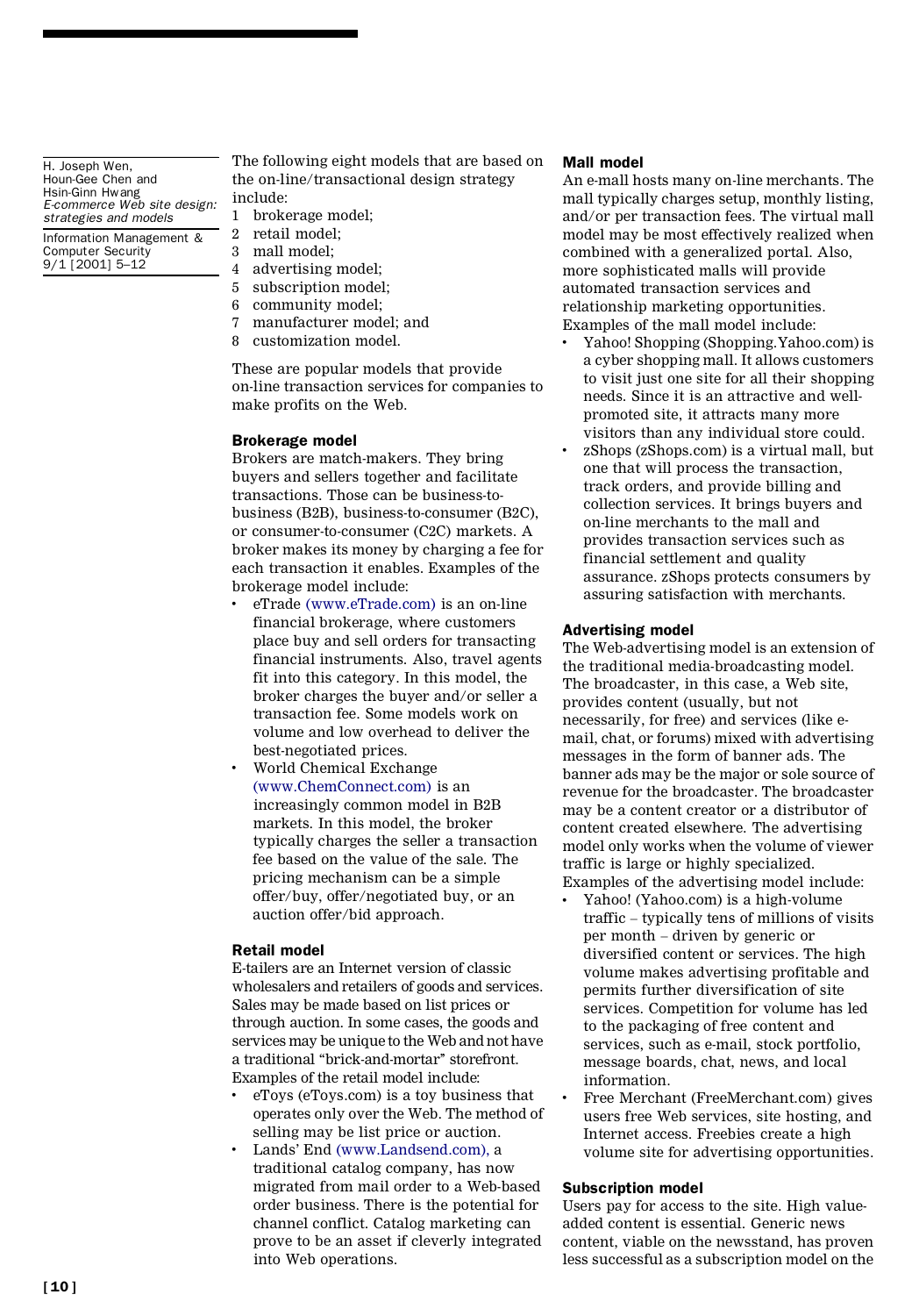Information Management & Computer Security  $9/1$  [2001] 5-12

Web. A 1999 survey by Jupiter

Communications found that 46 per cent of Internet users would not pay to view content on the Web. Some businesses have combined free content (to drive volume and ad revenue) with premium content or services for subscribers only. Examples of the subscription model include:

- . Quote.com (www.Quote.com) is an example of a site profitably selling investment information. It creates a unique and "must have" content that draws investors to pay a subscription fee for the information.
- . ESPN SportsZone (espnnet.sportszone.com) attracts more than 250,000 visitors a day with free, frequently updated sports information, while 50,000 subscribers pay \$5 per month to access detailed background information, columns, reports, and more.

#### Community model

The viability of the community model is based on user loyalty (as opposed to high traffic volume). Users have a high investment in both time and emotion in the site. In some cases, users are regular contributors of content and/or money. Having users who visit continually offers advertising, info-mediary or specialized portal opportunities. The community model may also run on a subscription fee for premium services. Examples of the community model include:

- . Family Radio (FamilyRadio.com) is a Christian radio station site. It is predicated on the creation of a community of users who support the site through voluntary donations. Not-for-profit organizations may also seek funding from charitable foundations to support the organization's mission.
- . Guru (Guru.com) provides a source of information based on professional expertise and the experience of other users. It is typically run like a forum where persons seeking information can pose questions and receive answers from (presumably) someone knowledgeable about the subject. The experts may be employed staff, a regular cadre of volunteers, or in some cases, simply anyone on the Web who wishes to respond.

#### Manufacturer model

This model is predicated on the power of the Web to allow manufacturers to reach buyers directly and thereby compress the distribution channel (i.e. eliminate wholesalers and retailers). The manufacturer model can be based on efficiency (cost

savings that may or may not be passed on to consumers), improved customer service, and a better understanding of customer preferences. The model has the potential for channel conflict with a manufacturer's established supply chain. Examples of the manufacturer model include:

- . Micron (www.micron.com), a computer manufacturer, sells its computer directly to customers on the Web. Since there is no intermediary the distribution costs or cost-of-sales shrink to zero.
- . Flowerbud (www.Flowerbud.com) sells fresh flowers directly to customers on the Web. Perishable products that benefit from fast distribution, like fresh flowers, may prove advantageous by eliminating middlemen.

## Customization model

This model provides customers with content that is customized to meet their preferences. By completely customizing information needs, a Web site can be highly attractive to visitors. While this model represents a novel use of e-commerce technology, it is unclear how large a paying market exists for this kind of information. Examples of the customization model include:

- . My.Netscape (My.Netscape.com) is a personalized portal. The generic nature of a generalized portal undermines user loyalty. The personalized portals allow customization of the interface and content. This increases loyalty through the user's own time investment in personalizing the site. The profitability of this portal in based on volume and possibly the value of information derived from user choices.
- . Intelligent Agents (BargainFinder.com) are programs that answer to user problems with navigation in the chaos of the Internet. BargainFinder not only helps users find a good price but also learns from past user behavior to help optimize searches.

# **Summary**

This paper studies the emerging models of e-commerce Web site design. The models are categorized based on different Web design site strategies. We identify two major Web site design strategies: "informational/ communicational design strategy'' and ``on-line/transactional design strategy.'' The models for informational/communicational design strategy include brand awareness and image building, cost saving, promotion, and info-mediary. The models for on-line/